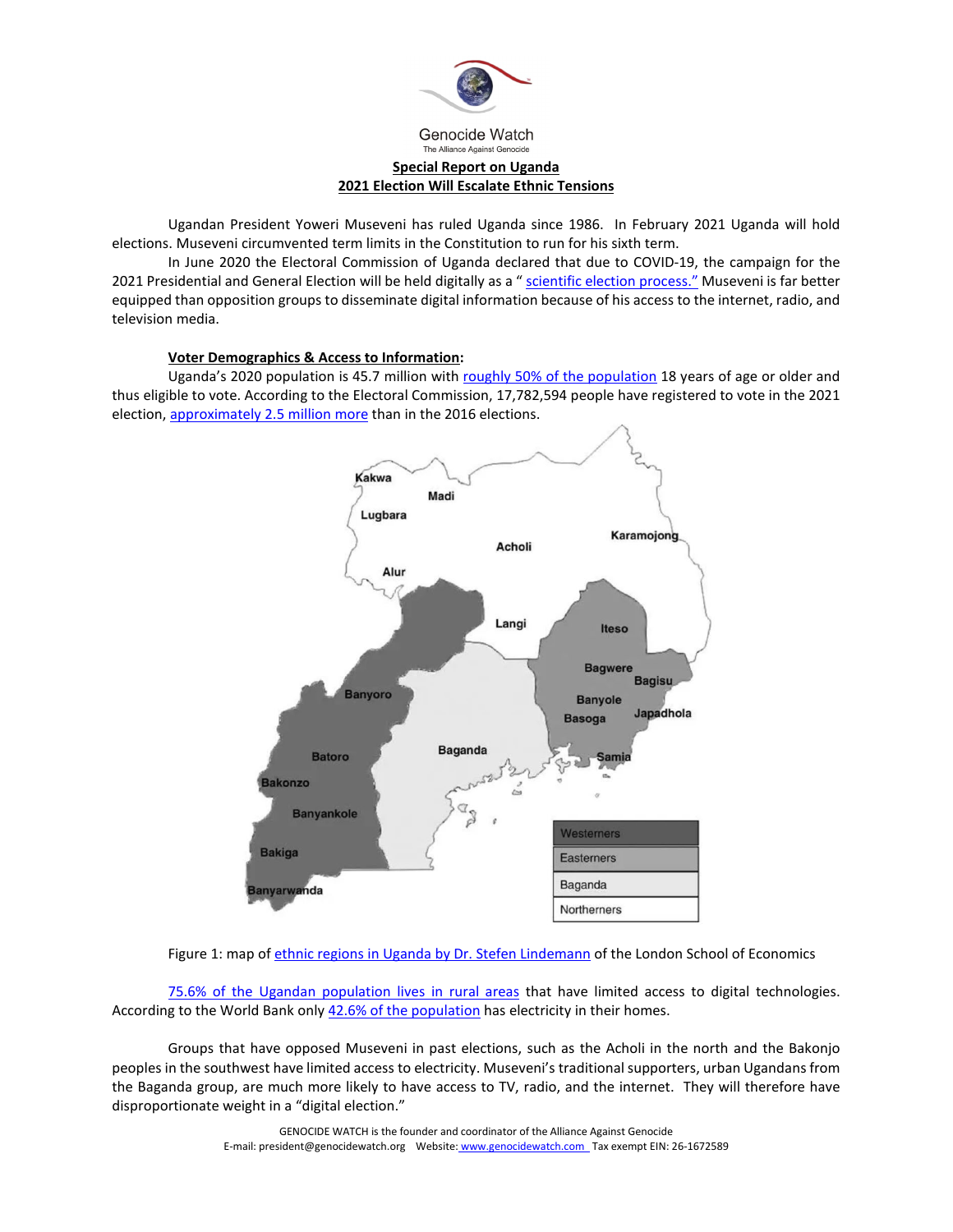

Figure 2: Ugandan Population Density 2020 with data from ESRI



**Access to electricity and digital communications**

Figure 3 Lighting and electricity data courtesy of **Energy Sector GIS Working Group Uganda**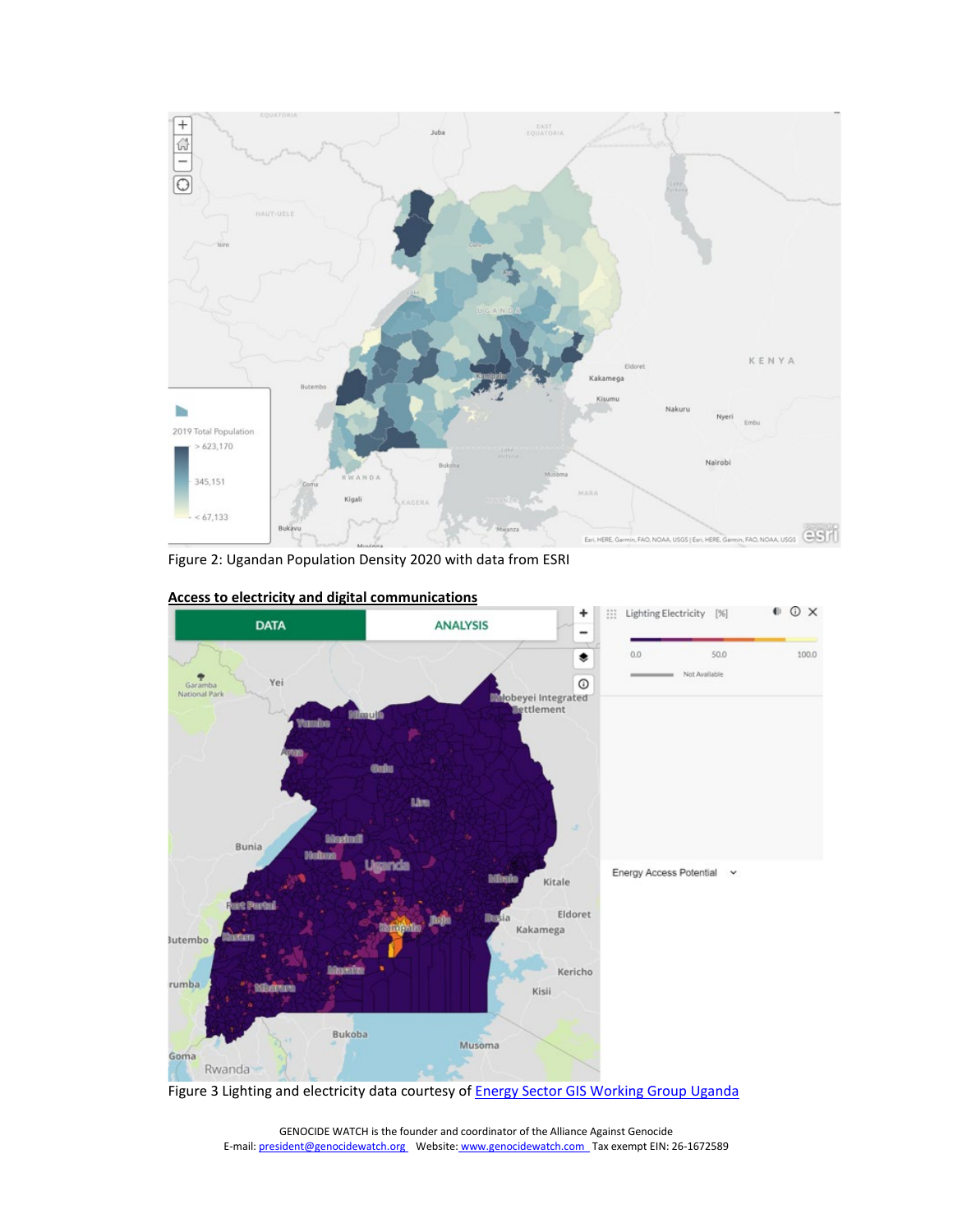Ugandans must have a national identity document to obtain access to phones, bank loans, and the ability to vote. Around 80% of Ugandan women have national identity documents. 70% of Ugandans have mobile phone subscriptions. 82% of men and 63% of wome[n own a phone.](https://www.gsma.com/mobilefordevelopment/wp-content/uploads/2019/02/Digital-Identity-Country-Report-Uganda.pdf) Rural women are the [least likely to own a phone.](https://www.gsma.com/mobilefordevelopment/wp-content/uploads/2019/02/Digital-Identity-Country-Report-Uganda.pdf)

17 million of the 26 million Ugandan telephone subscribers have phones that have at least rudimentary [abilities to surf the internet.](https://www.independent.co.ug/2021-elections-how-practical-are-scientific-campaigns-for-uganda/) During the 2016 election, President Museveni shut down access to social media sites, ostensibly to stop the spread of misinformation and disinformation. It can be anticipated that a similar restriction will be imposed during the 2021 election.

In July 2018, an ['idle talk' tax](https://www.theguardian.com/global-development/2019/feb/27/millions-of-ugandans-quit-internet-after-introduction-of-social-media-tax-free-speech) was imposed, ostensibly to combat online "gossip" in the country. To visit social media sites including Facebook, WhatsApp, and Twitter, Ugandans have to pay a tax of 200 shillings per day. 41% of Ugandans live below the poverty line of \$1.90 USD/day or 6,971.82 shillings. The tax constitutes at least 3% of the daily income for 41% of the population.

In Uganda, radio is the most accessible mass medium, particularly in rural areas, as batteries can power radios even where there is no electricity. The cost of the radios (around 20,000 shillings), however, is a barrier to ownership. To keep broadcasting, many Ugandan stations receive [government subsidies and donations](https://www.cima.ned.org/publication/local-radio-stations-in-africa-sustainability-or-pragmatic-viability/) to stay afloat, which compromises a station's ability to disseminate unbiased information. In Uganda, popular stations CBS FM and Akaboozi FM have government ties. Television is another source of news that will be used for campaigning. Uganda has 1.6 million TV subscribers.



Figure 4: radio ownership data courtesy of **Energy Sector GIS Working Group Uganda** 

Mos[t TV and radio stations in the country are pro-Museveni,](https://www.reuters.com/article/uganda-politics-idUSL8N2EE4Q8) so Ugandans cannot get unbiased information about opposition candidates.

The state police and military function as protection for Museveni against political rivals and ethnic opposition groups.

Radio and TV stations are now [asked to submit details to police](https://www.rfi.fr/en/africa/20200806-ugandan-police-vet-presidential-debates-deter-crowds-media-bobi-wine-museveni-2021-election) on which politicians they will invite to their shows so that police presence and curfew enforcement can be organised in advance. Opposition candidates have complained about being excluded from shows in rural areas as security agencies bar them from attending.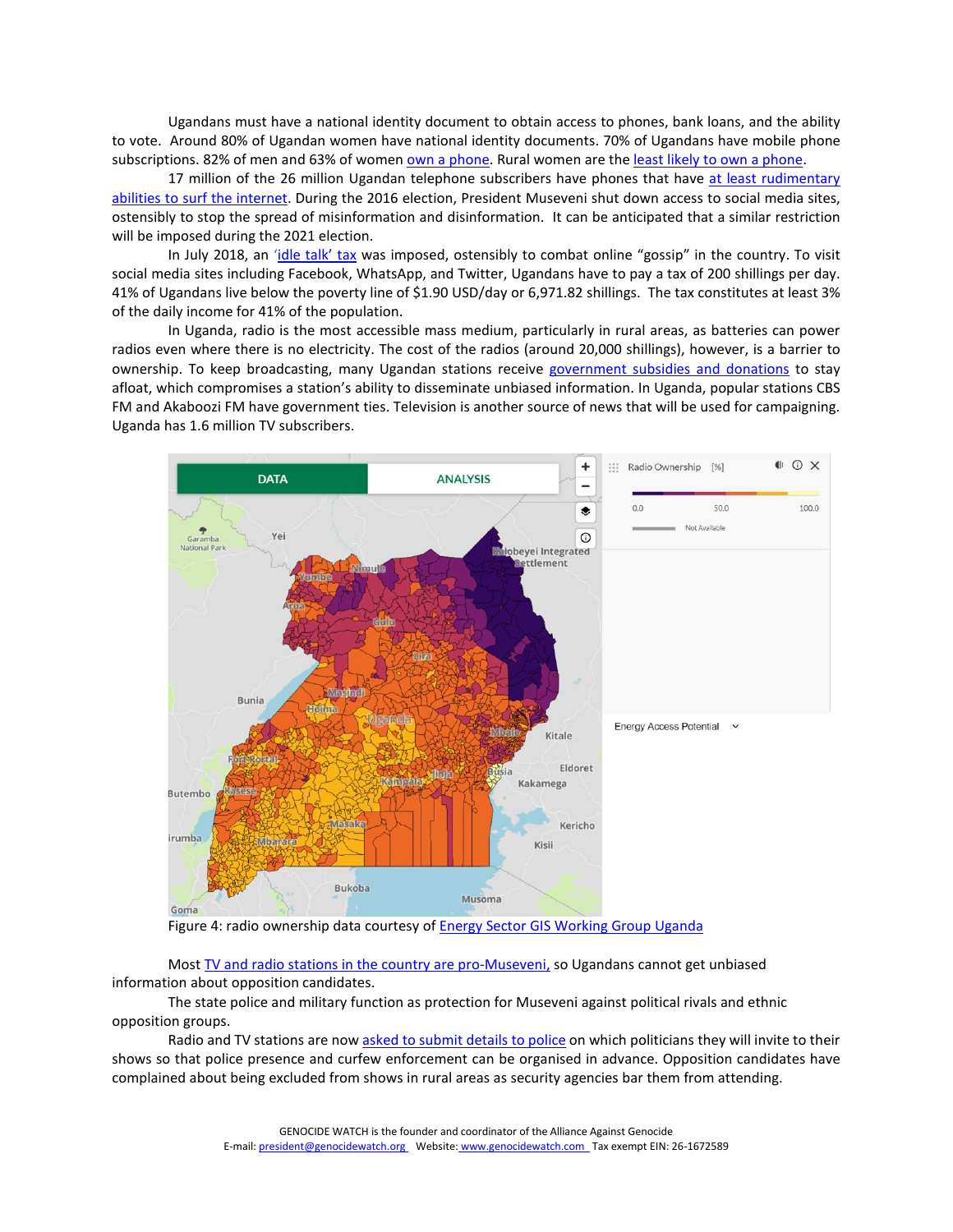### **Early Signs of Violence and Intimidation:**

Over twenty candidates have expressed interested in running for president. In August 2020, one of Museveni's opponents, pop star Bobi Wine, stated that Ugandan police [fired tear gas and bullets into crowds in](https://www.rfi.fr/en/africa/20200806-ugandan-police-vet-presidential-debates-deter-crowds-media-bobi-wine-museveni-2021-election)  [Mbale](https://www.rfi.fr/en/africa/20200806-ugandan-police-vet-presidential-debates-deter-crowds-media-bobi-wine-museveni-2021-election) that were greeting him before a radio talk show. A [police spokesperson has since stated](https://www.rfi.fr/en/africa/20200806-ugandan-police-vet-presidential-debates-deter-crowds-media-bobi-wine-museveni-2021-election) that "violence suppression units" have been created to "control demonstrations and all acts of violence during the elections". Thus far these police units have only targeted groups opposing Museveni.

In 2018 Wine was [arrested following some party gatherings.](https://acleddata.com/2018/09/07/opposition-mp-bobi-wine-arrest-sparks-demonstrations-across-uganda/) Police intervened with gun fire, resulting in civilian fatalities. Many have likened the treatment of Wine to the treatment of former presidential candidate, Kizza Besigye, who was repeatedly arrested during his campaigns in 2006 and 2011.

Since the beginning of 2020, Uganda has suffered its [highest levels of violence in over a decade.](https://acleddata.com/2020/05/07/cdt-spotlight-state-force-in-uganda/) The lead up to the 2021 election is likely to result in an increase of state repression. Genocide Watch expects to see Museveni's government targeting political opponents, their supporters, and ethnic minorities like the Bakonjo and Acholi that oppose Museveni's rule.

### **COVID-19 and the 2021 Digital Election**

Museveni has imposed COVID-19 restrictions that limit access to political information, especially in rural areas of Uganda. The restrictions [prohibit mass rallies.](https://af.reuters.com/article/topNews/idAFKBN23N252-OZATP)

Since the ban on campaign rallies, eligible voters can learn about the presidential candidates only through internet, radio, or television sources. This limitation favors urban over rural voters and supporters of Museveni over his opponents.

According to data compiled by the Armed Conflict Location & Event Data Project (ACLED), incidents of state [violence against civilians](https://foreignpolicy.com/2020/07/21/how-the-coronavirus-crisis-is-silencing-dissent-and-sparking-repression/) have markedly increased since March 21, 2020, when Uganda had its first COVID-19 case. In March 2020 state police reportedly used excessive force to impose COVID lockdown measures and targeted political opponents and ethnic groups that are at odds with Museveni's government. Repressive measures have included forcefully breaking up demonstrations and targeting market traders. According to the ACLED COVID-19 [Disorder Tracker,](https://acleddata.com/2020/05/07/cdt-spotlight-state-force-in-uganda/) 47% of the incidents of police violence in Uganda since March 2020 have been cases of state repression of civilians. Ugandan security forces have cracked down on writers and journalists for [criticizing the](https://www.reuters.com/article/uganda-politics-idUSL8N2EE4Q8)  [president.](https://www.reuters.com/article/uganda-politics-idUSL8N2EE4Q8)



## **State Repression in Uganda**

INCIDENTS OF VIOLENCE PERPETUATED AGAINST CIVILIANS SINCE DEC. 30, 2018

Figure 5: incidents of state repression are occurring at th[e highest frequency in over a decade](https://foreignpolicy.com/2020/07/21/how-the-coronavirus-crisis-is-silencing-dissent-and-sparking-repression/)